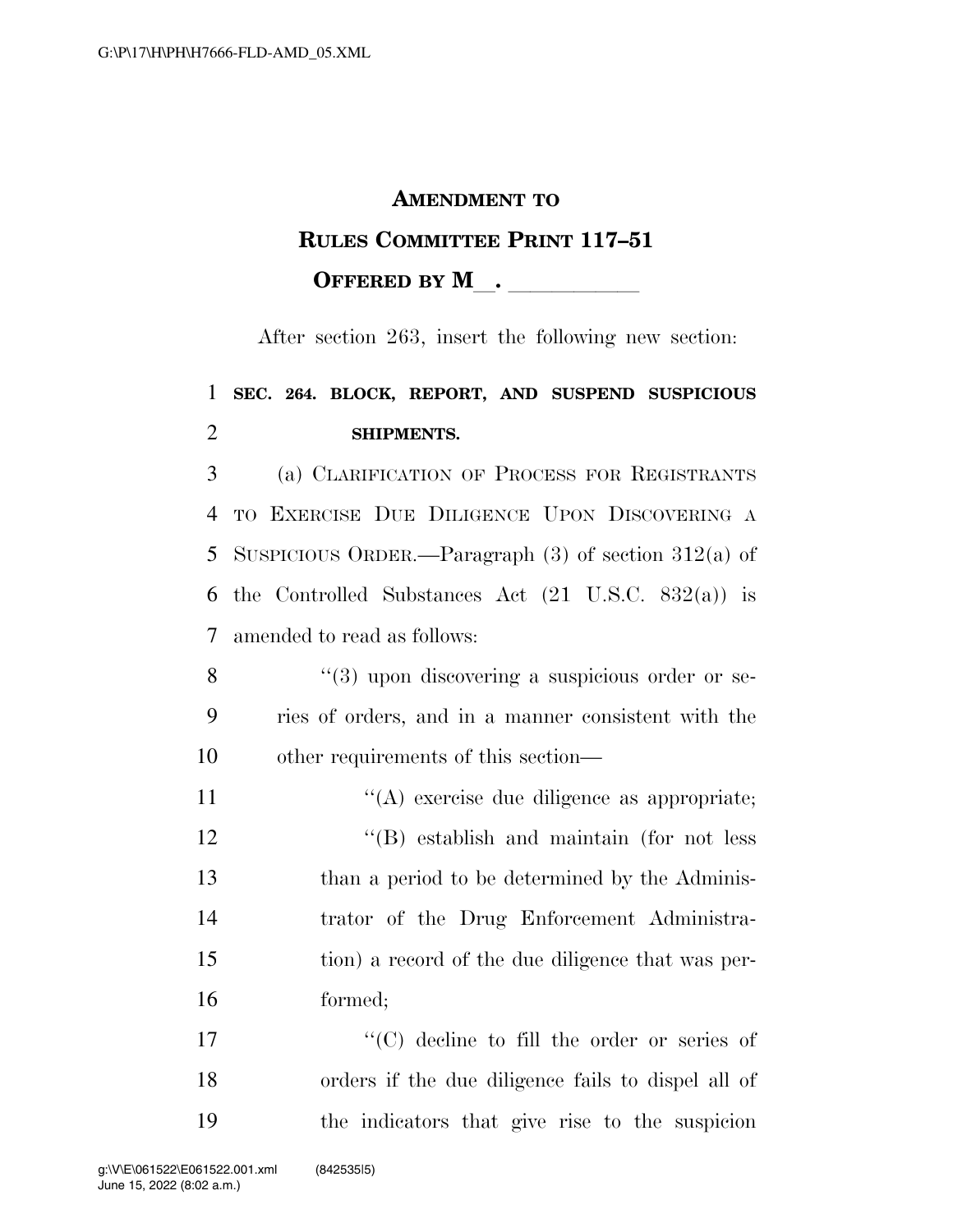| $\mathbf{1}$   | that, if the order or series of orders is filled, the           |
|----------------|-----------------------------------------------------------------|
| $\overline{2}$ | drugs that are the subject of the order or series               |
| 3              | of orders are likely to be diverted; and                        |
| $\overline{4}$ | $\lq\lq$ (D) notify the Administrator of the Drug               |
| 5              | Enforcement Administration and the Special                      |
| 6              | Agent in Charge of the Division Office of the                   |
| 7              | Drug Enforcement Administration for the area                    |
| 8              | in which the registrant is located or conducts                  |
| 9              | business of-                                                    |
| 10             | "(i) each suspicious order or series of                         |
| 11             | orders discovered by the registrant; and                        |
| 12             | "(ii) the indicators giving rise to the                         |
| 13             | suspicion that, if the order or series of or-                   |
| 14             | ders is filled, the drugs that are the sub-                     |
| 15             | ject of the order or series of orders are                       |
| 16             | likely to be diverted.".                                        |
| 17             | (b) RESOLUTION OF SUSPICIOUS INDICATORS.—Sec-                   |
|                | 18 tion 312 of the Controlled Substances Act (21 U.S.C. 832)    |
| 19             | is amended—                                                     |
| 20             | $(1)$ by redesignating subsection (b) and (c) as                |
| 21             | subsections (c) and (d), respectively; and                      |
| 22             | $(2)$ by inserting after subsection $(a)$ the fol-              |
| 23             | lowing:                                                         |
| 24             | "(b) RESOLUTION OF SUSPICIOUS INDICATORS.—If                    |
| 25             | a registrant resolves all of the indicators giving rise to sus- |